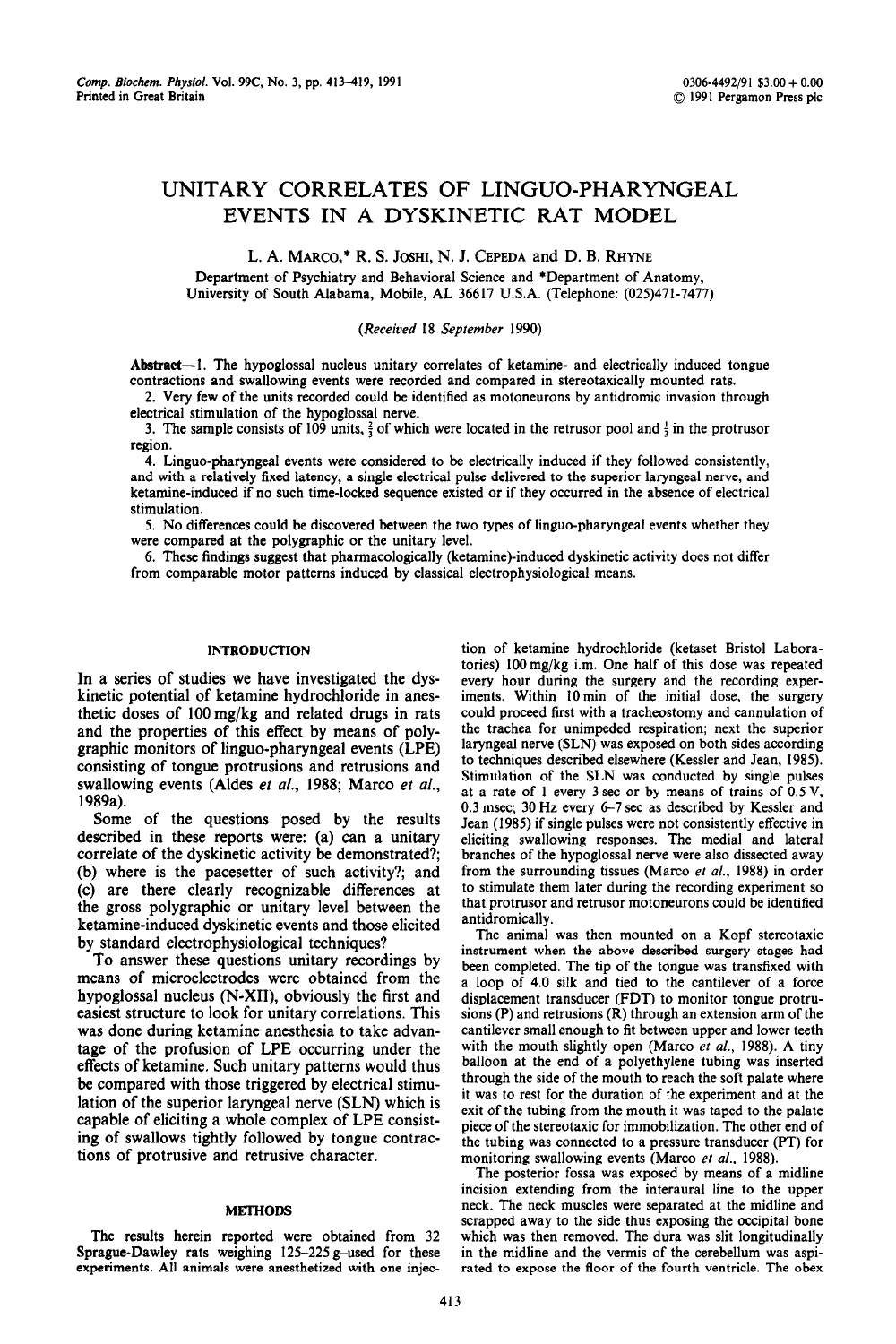was used as a reference for mapping points of entry and for stereotaxic reconstruction of recording tracks within the N-XII.

Both swallows and tongue contractions were monitored polygraphically and by means of a cathode ray oscilloscope which also recorded unitary activity and from which pictures could be taken. All three different kinds of events (unit, swallows, tongue contractions) were also recorded in parallel in three different channels of a frequency modulated tape recorder. The bottom of each unitary tract was fulgurated with  $20 \mu A$  applied to the tip, both polarities, for 20 sec.

Upon completion of each experiment, the animal was injected a lethal dose of Nembutal and then perfused with normal saline followed by fixation with 10% formaldehyde, the head was then severed and kept in an identical formaldehyde solution for two days and then replaced into the stereotaxic where a block containing the N-XII was cut in a plane parallel to those of stereotaxic atlas of Paxinos and Watson (1982). The tracks and points of unitary recordings were reconstructed from camera lucida drawings or from measurements made directly from the microscopic sections which were stained with Nissl stain. Depths of recordings from the 40  $\mu$ m thick sections were compared with those obtained from the LED counter on a Burleigh Inchworm tracking system.

# RESULTS

# A. *General*

The first test to which every unit was subjected was to determine whether it was a motoneuron or an interneuron. It was concluded that the unit was a motoneuron if it could be invaded antidromically by electrical stimulation of either the lateral branch of the hypoglossal nerve (retrusor) or the medial branch (protrusor) or by means of collision tests between a spontaneous orthodromic spike and an antidromic spike (Wilson et *al.,* 1968). Very few motoneurons could thus be identified. Figure 1 illustrates some of



Fig. 1. Unit in the protrusor pool of N-XII identified as a protrusor motoneuron which was invaded antidromically by electrical stimulation of the medical branch of the hypoglossal nerve. A: 10 super imposed responses to stimulation at 50/sec. B: responses of same unit to 100/sec stimulation. C: responses to twin pulses at 2.5 msec pulse interval. D: responses to twin pulses at 2.25 msec interval. Note suggestion of relative refractory period in C by decrease of spike response amplitude to second pulse and absolute refractory period in D by failure of response to second pulse. Calibrations in A: horizontal bar 1 msec, vertical bar 2 mV. E: histological section through N-XII showing mark of tip of electrode fulgurated at point of optimal response (arrow head, depth of 1565  $\mu$ m) by passing 20  $\mu$ A of current of 20 sec at the lateral border of the protrusor pool on the right side (L 0.3 mm; 0.3 mm rostra1 to obex). Photograph magnified  $10 \times$ . F: same, magnified  $25 \times$ .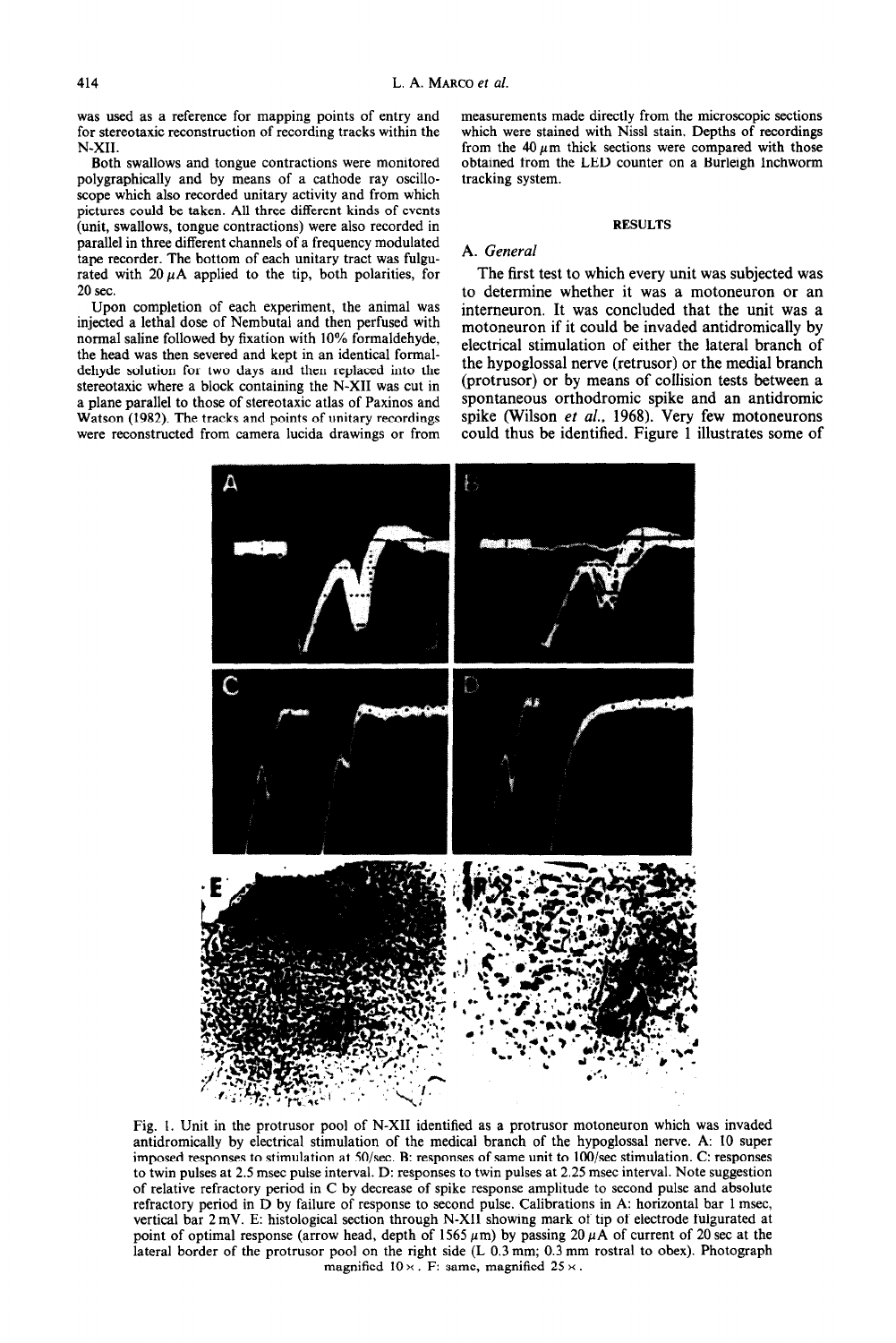the successful tests in a unit identified as a motoneuron in the protrusor pool at a depth of  $1565 \mu m$ which could be invaded antidromically. Most of the units described below could not be demonstrated to be motoneurons by antidromic invasion combined or not with a collision-cancellation effect with the orthodromic spike.

A total of 109 units were recorded from within the N-XII; 67% were located in the retrusor pool and 33% in the protrusor pool. Of those found in the retrusor compartment only 16% fired during retrusion and of those located in the protrusor region only 25% fired during protrusion. Some 58% firing during a swallow event were located in the protrusion pools and 42% were localized within the retrusion pool; some 8% of those firing in the retrusor pool were inhibited during swallows.

#### B. *Unitary correlations with retrusion*

Figure 2 C, D illustrates a unit in the retrusor pool (depth  $887 \mu m$ ) which started firing single spikes spontaneously and quite regularly without any correlation with retrusion (Fig. 2C); after a while the pattern of firing, although still at regular intervals, changed to doublets or triplets rather than singlets and then a clear correlation with retrusion became apparent (Fig. 2D). Fig. 3A illustrates another unit in the midst of the retrusor pool (depth 610  $\mu$ m) firing in bursts of about 150msec duration during the retrusion that followed an electrical pulse applied to the SLN and which was effective in inducing a swallow. Figure 3B shows the same unit still being picked up some  $25 \mu m$  deeper and firing synchronously with the rising phase of a similar retrusion but this time induced by ketamine rather than by electrical stimulation of the SLN.

## C. *Unitary correlations with protrusion*

Figure 4A illustrates a unit in the lateral portion of the protrusor pool firing in bursts of about 90 msec during the protrusion that follows a SLN-induced swallow. In Fig. 4B, the same unit is shown firing during a ketamine-induced protrusion that was also preceded by a ketamine-induced swallow. The configurations and durations of the unitary bursts or the swallow-tongue contraction complexes can not be distinguished. Figure 5 demonstrates the variability in onset of tongue contractions despite constancy of swallow responses to stimulation of the SLN (Fig. 5B, D). The composite of frames in this Fig. 5 identifies the unit as a protrusion-related element rather than as a swallow unit. It is noteworthy that in Fig. 5C, there is no swallow yet the unit fires in correlation with a marked ketamine-induced protrusion. The unit was located at a depth of  $1850 \,\mu m$ within the protrusor pool.

#### D. *Unitary correlations with swallows*

Units were encountered in the dorsal portion of the protrusor pool which fired in bursts of duration about 200 msec in correlation with swallows (Fig. 6A, B). These bursts had an onset which preceded the beginning of the swallow by about 75-80 msec and overlapped with the entire plateau of the swallow. No signs of tongue protrusion could be demonstrated, however, even at the highest



Fig. 2. A and B: samples of ketamine-induced clonic protrusive-retrusive activity recurring at a rate of IO-15/see from two different experiments. For this and subsequent force displacement transducer records, retrusion is represented as an upward deflection and protrusion as downward. These clonic P-R sequences appeared under the microscope as continuous vermiculation of the surface of the tongue. C: upper trace represents spontaneously firing retrusor neuron (depth 877 mm) without tongue contractile activity (lower trace). D: moments later the same unit (upper trace) undergoes change in firing pattern (doublets, triplets) which coincides with retrusive activity of the tongue (lower trace). For this and subsequent sweeps of the cathode ray oscilloscope, total duration of sweep is about one second, unless otherwise specified. Retrusion is represented as an upward deflected and protrusion as downward.

amplification. This correlation could be demonstrated with either electrically induced swallows by stimulation of the SLN (Fig. 6A, B) or with ketamine-induced swallows (Fig. 7A, B; Fig. 8A, B). Figure 8 further illustrates the similarities between ketamine-induced swallows (Fig. 8A) and SLNinduced swallows (Fig. 8B). The only apparent difference between the two records is that in (A) the unit is firing spontaneously before the swallow begins, the firing rate accelerates about 60msec before the onset of the swallow event, whereas in (B) the unit is silent but begins its burst, again, just about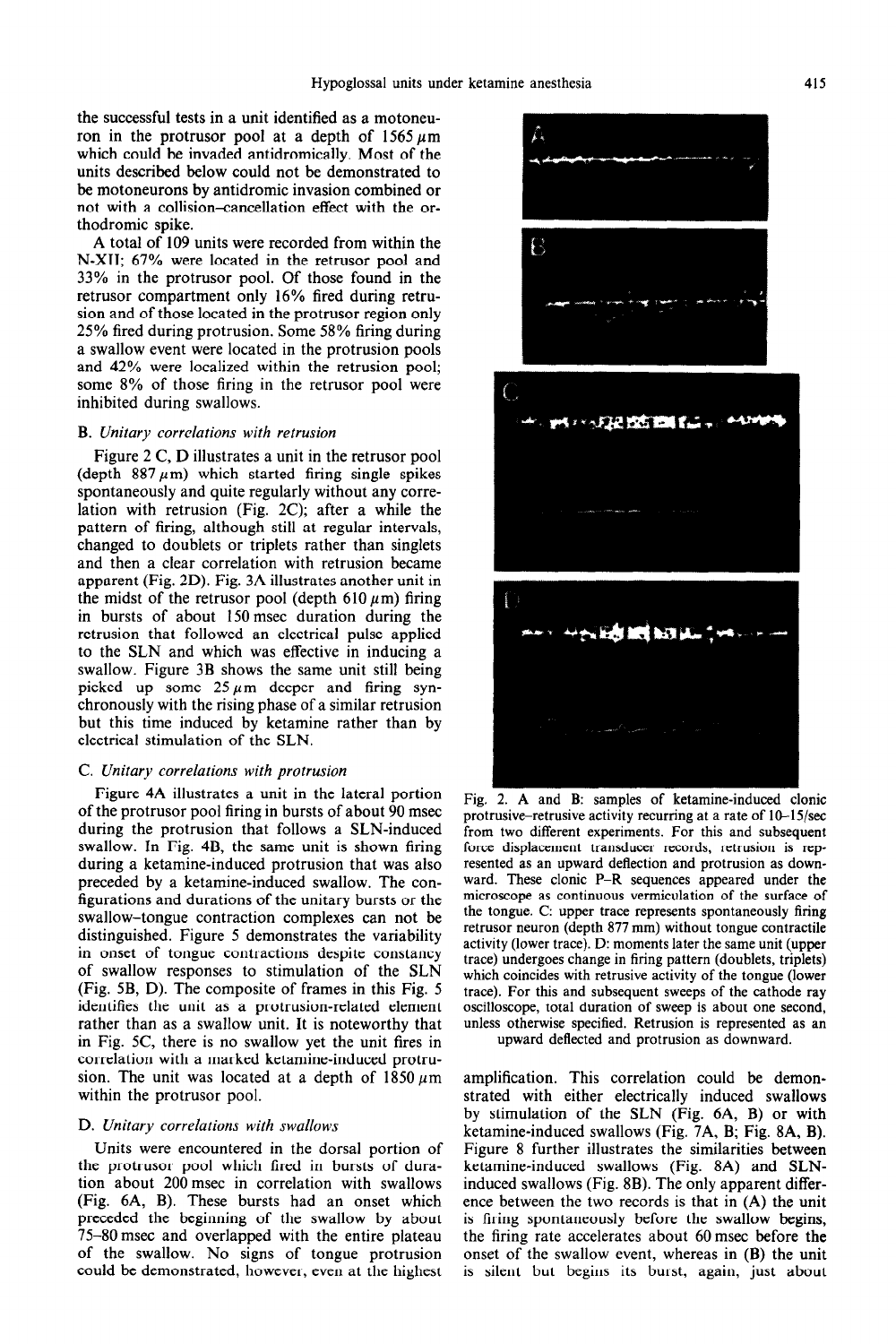

Fig. 3. A: unit in the retrusor pool firing in bursts during the retrusion that follows an electrical pulse applied to the superior laryngeal nerve (SLN) effective in inducing a swallow. Top tracing is unit monitor, middle is pressure transducer monitor of swallow, bottom is force displacement transducer monitor of tongue contractions. Stimulus to SLN is seen as a vertical break in the baseline. B: same unit firing synchronously with the rising phase of a similar retrusion induced by ketamine this time rather than by electrical stimulation of the SLN. C: histological section showing the fulgurated tip of the microelectrode in the midst of the retrusor pool at a depth of 610  $\mu$ m (arrowhead); amplification 13  $\times$ .



Fig. 4. A: unit in lateral portion of protrusor pool firing in burst fashion during the protrusion that follows a SLN-induced swallow. B: same unit firing during a ketamine-induced protrusion that was also preceded by a ketamine-induced swallow. Note the similarity of electrically induced and ketamine-induced events. Total sweep duration about 1.6 sec. C: section through N-XII showing track and fulguration point (arrowhead) on edge of protrusor pool; amplification  $6 \times$ . D: same magnified  $16 \times$ .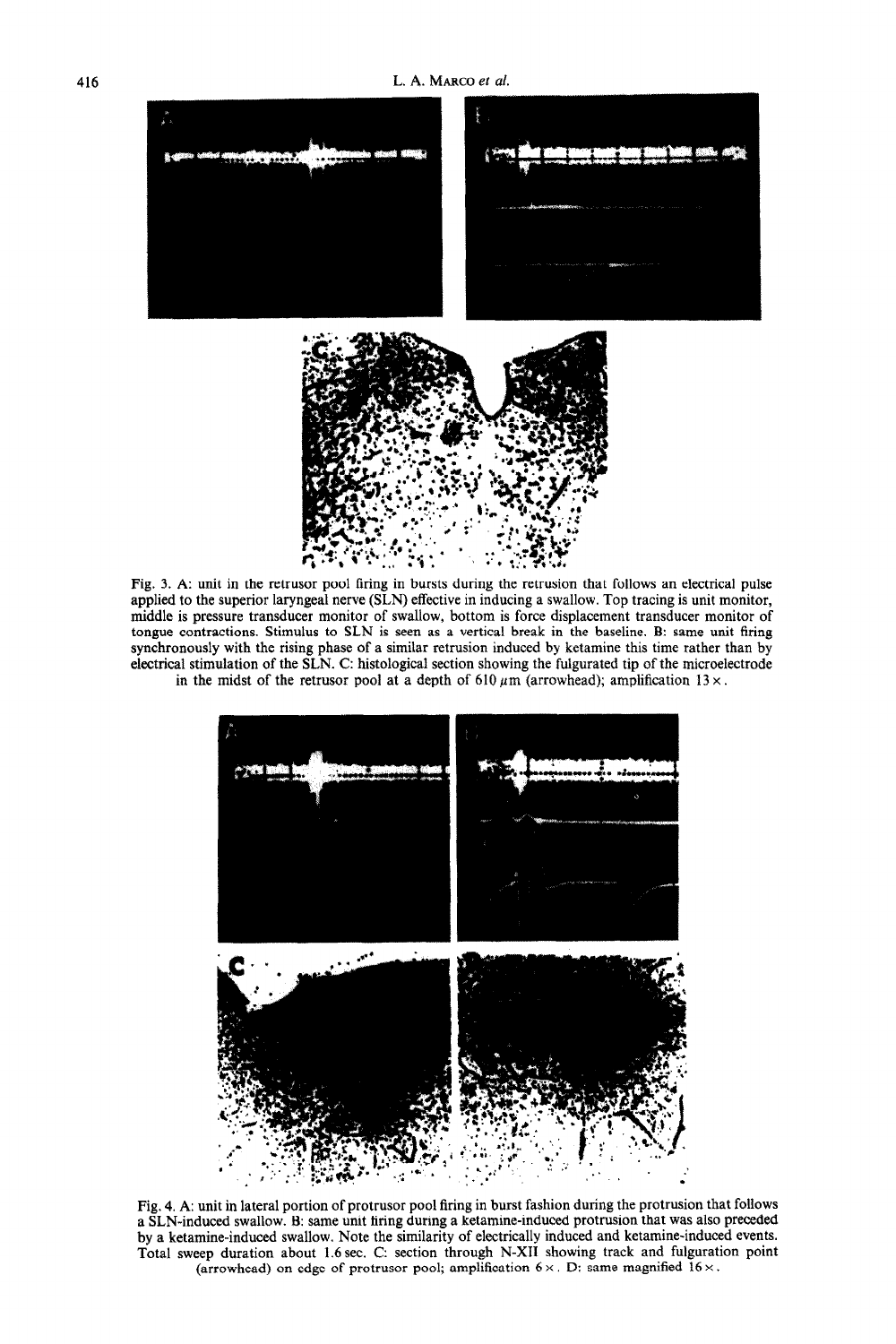

Fig. 5. Variability in onset of tongue contractile activity despite constancy of swallow responses to stimuli to the SLN and identification of correlated unit as a protrusion element rather than swallow unit. A: single sweep with unit on top trace, swallow in middle, protrusion-retrusion at bottom. B: same with 10 superposed sweeps to demonstrate greater tongue response variability than swallow response variability. C: ketamine-induced tongue contractions without stimulus to SLN showing unit correlated to KI tongue protrusion. D: similar to A and B with more dramatic variability in onset of tongue contractility. Depth of unit  $1850 \mu m$  within the protrusor compartment.

60 msec before the onset of swallowing. Few records were obtained in which dual unit recordings demonstrated that while one unit in the bottom fringe of the protrusor pool was silenced during SLN-induced swallows and beyond (Fig. 9A, larger unit) another smaller unit was not arrested during the swallow event.

## DISCUSSION

The two most interesting aspects of these findings are that (a) they represent to our knowledge the first unitary correlates of dyskinesia in animal models, and (b) there seem to be no clear-cut distinguishing features between ketamine-induced and electricaily SLN-induced LPE. To the extent that ketamine can be conceptualized as a dyskinetogenic agent, this finding (b) is significant in that it suggests that dyskinesia, a movement disorder by definition, may owe its abnormality to the inordinately high rate of

recurrence of an elementary movement rather than to the quality or different pattern of the movement itself. There has been disagreement in the literature as to what constitutes dyskinesia, whether too much motor activity of an otherwise normal pattern of elementary movements (Rupniak et *al.,* 1985, 1986) or elementary patterns of motor activity which are not observed in normal individuals (Levy et *al.,* 1987).

That few units firing during the swallowing event were encountered within the retrusor or protrusor pools is not surprising and has also been reported repeatedly in numerous studies (Sumi 1969; Nockman *et al.,* 1979; Jean, 1984; Kessler and Jean, 1985; Car and Amri, 1987; Amri and Car, 1988).

This suggests that there is some degree of intermingling of functional pools or that such neurons do not function as motoneurons but rather as excitatory or inhibitory interneurons converging onto the final common path of motoneuron (Cooper, 1981). Since few of these units could be identified as motoneurons



Fig. 6. A: single sweep showing burst of unitary activity in the dorsal portion of the protrusor pool (depth  $1509 \mu m$ ) during swallow induced by stimulation of the SLN. B: five superposed sweeps showing the same pattern. C: single sweep response showing the swallow, but the synchronous unit has been eliminated after fulguration of the recording point. Sweep duration 1.2 sec.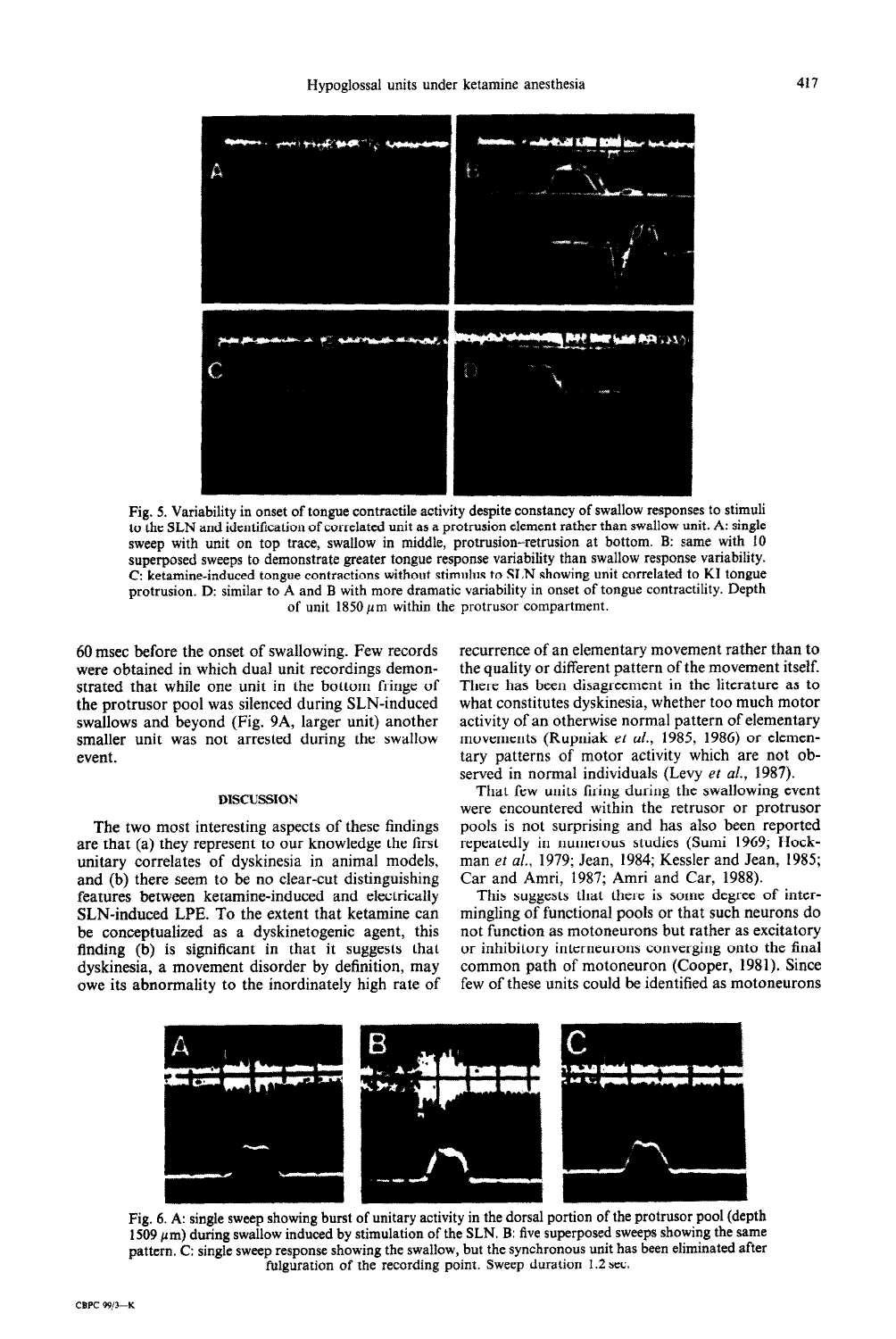

Fig. 7. A and B: bursts of unitary activity in the protrusor pool (depth 1900  $\mu$ m) during a ketamineinduced swallow. Note absence of protrusive activity and minimal retrusive activity on the FDT tracing. Total sweep duration 1.6sec. c: Histological section shows lesion at recording point on latero-ventral fringe of protrusor pool (at arrow head), amplification  $13 \times D$ : same at amplification of  $25 \times$ .

by antidromic invasion and collision, we are not justified in reaching a conclusion as to their motoneuronal identity.

Obviously, the findings of bursts of unitary activity correlated with either protrusions, retrusions, or swallows in the N-XII cannot be construed as meaning that the N-XII is the exclusive target site for the action of ketamine or that the N-XII is the

pacesetter for ketamine-induced LPE since these LPE may be following commanding bursts or volleys from higher centers. We have already shown that even the cortex mediating tongue movements reflects the tongue contractions elicited by ketamine (Marco et al., 1989b), despite lack of evidence of direct cortical connections to hypoglossal nuclei in rats (Valverde, 1962). Finally, it appears that



Fig. 8. Comparison between ketamine-induced swallow (A) and SLN-induced swallow (B). Note that in A unit is firing spontaneously and firing rate accelerates about 60 msec before the onset of swallow while in B unit is silent and begins its burst again just about 60msec before onset of swallow. Duration of acceleration of burst equals that of the duration of the swallow. The absence of protrusion or retrusion (bottom trace) in both records could indicate that this neuron innervates at intrinsic tongue muscle and stimulation, therefore, would not produce protrusion or retrusion. Unit recorded at the bottom of the ventromedial compartment of the hypoglossal nucleus at a depth of 2013  $\mu$ m. Total sweep duration 1 sec.